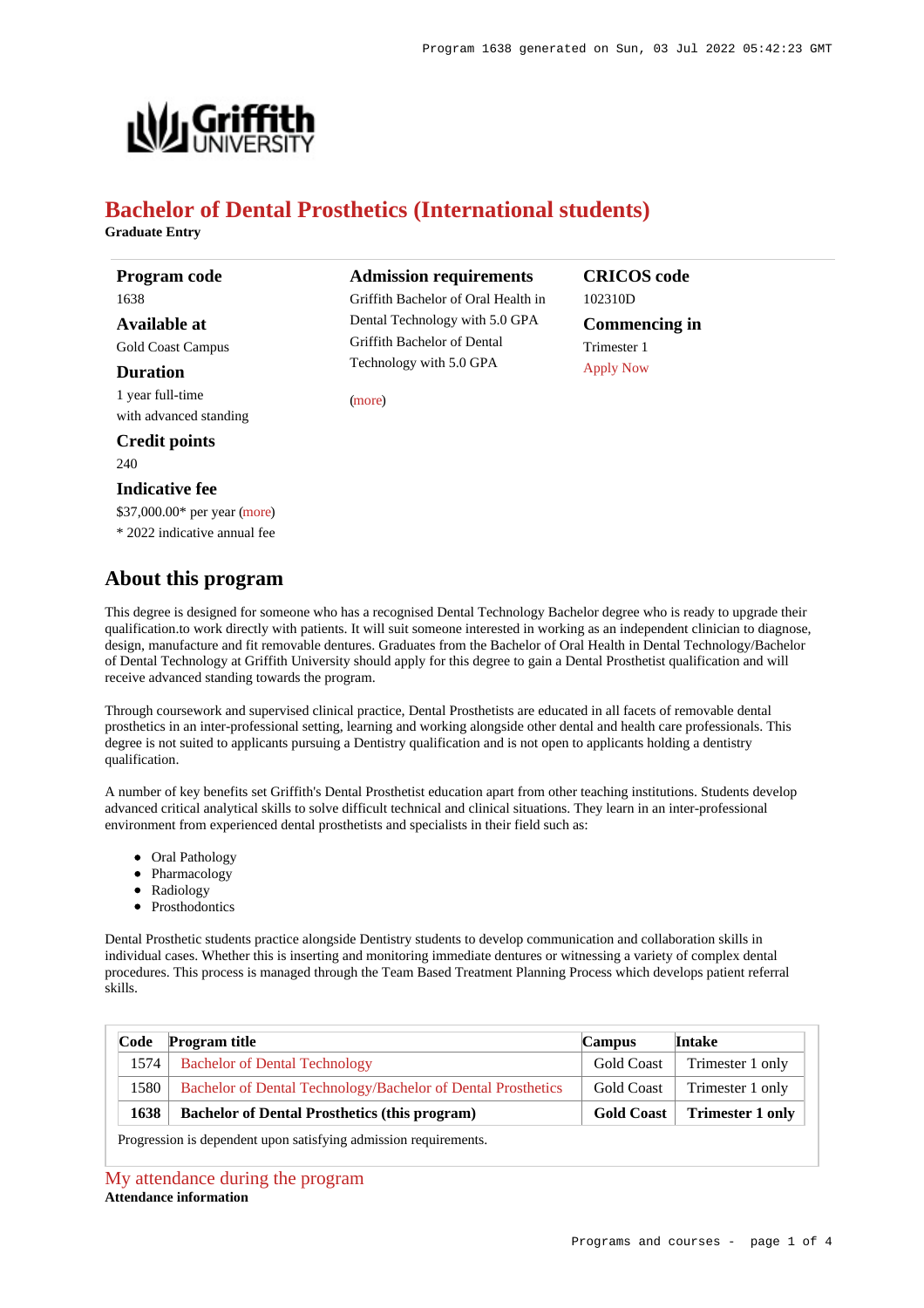The Bachelor of Dental Prosthetics is offered full-time on-campus. Some courses in the program are available online. DOHcoded courses in this program are exclusively for Dentistry students and are offered at the Ian O'Connor (G40) Building at the Gold Coast campus.

As a full-time student, students will generally attend 28-32 hours of scheduled classes per week throughout the trimester. Classes may be scheduled during the day and evening throughout the week and on Saturdays.

In the Bachelor of Dental Prosthetics students must maintain a full-time study load. Part-time study is only permitted in circumstances where credit for prior learning is awarded and a full-time structure is not available as a consequence or where a student fails a course and is required to repeat that year of the program.

Due to the need for students to develop complex clinical and technical skills throughout this program, extensive hands-on exposure to clinical/laboratory environments is required. As a result, some courses commencing from Year 1/Trimester 2 of this program will extend beyond the standard teaching trimester (i.e. commencing earlier and extending later than the standard trimester). Exact dates over which these extended courses will run will be published on a trimester-by-trimester basis in the Academic Calendar.

#### **Managing study interruptions**

#### **Leave of absence**

Students will require approval from the Dean, Dentistry, or nominee to take a leave of absence. Students who wish to take leave of absence may do so for no more than one year. Students who take leave of absence cannot be guaranteed a place in the Bachelor of Dental Prosthetics upon their return due to space limitations and readmission will be subject to available places at the time of application.

### **Readmission**

A student who has discontinued enrolment in a Dentistry program and who is not on an approved leave of absence is required to seek approval for readmission to the program from the Dean, Dentistry, or nominee. Readmission to a Dentistry program is not guaranteed and will be considered on a case-by-case basis. Please contact the [School of Medicine and Dentistry](https://www.griffith.edu.au/griffith-health/school-medicine-dentistry) for further details.

#### **Studying amid COVID-19**

The University's Mandatory COVID-19 Vaccination or Testing policy is under review and consultation and will be suspended from 14/4/2022. Please visit [Studying amid COVID-19](https://www.griffith.edu.au/coronavirus/studying-amid-covid-19) for more information.

If you are an International student on a student visa, you must ensure that you enrol in a way that will allow you to complete your enrolment within the expected program duration as stated on your Confirmation of Enrolment (CoE).

# **Work-integrated learning**

The School of Medicine and Dentistry offers extensive work-integrated learning experiences. The Bachelor of Dental Prosthetics students are exposed to a "real life" dental laboratory from Year 1 to 3 where they work directly within a commercial laboratory facility.

Dental prosthetic students are also encouraged to observe professional dentists/prosthetists, dentistry students and academics when they are seeing their private patients in our intramural private practice clinic. In the final year, the 'Comprehensive Prosthetics' course provides a work-integrated learning opportunity where students manage, treat and monitor patients for removable oral prosthetic care in a safe supervised practice.

# [My career opportunities](https://www148.griffith.edu.au/programs-courses/Program/1638/Overview/International#opportunities)

# **My career opportunities**

With this qualification, graduates may find employment opportunities in the public and private health sectors through government health department clinics and private practice as a Dental Prosthetist or Clinical Dental Technician.

# **Prosthodontic Technician and Clinician (Removable Prosthodontics)**

Dental Prosthetists work directly with patients to provide removable partial dentures and the prosthodontic technician designs and fabricates the full and partial dentures in plastic or alloy. Graduates will be well equipped for the variety of procedures and techniques to replace missing teeth and will work alongside Dentists and Prosthodontists.

# **Self-employment**

Graduates will gain an understanding of the operational issues involved in establishing a new business. Graduates may own and operate a dental laboratory or clinic. Graduates can progress onto employment in management roles such as senior or chief technician or prosthetists positions; quality control technicians/prosthetist; teaching or dental sales.

#### **Research opportunities**

Graduates can apply to progress their research skills through an Honours, Masters or PhD qualification which may lead to various roles in academia, large-scale organisations (corporations/companies, government departments, non-profit/charity organisation).

#### **International opportunities**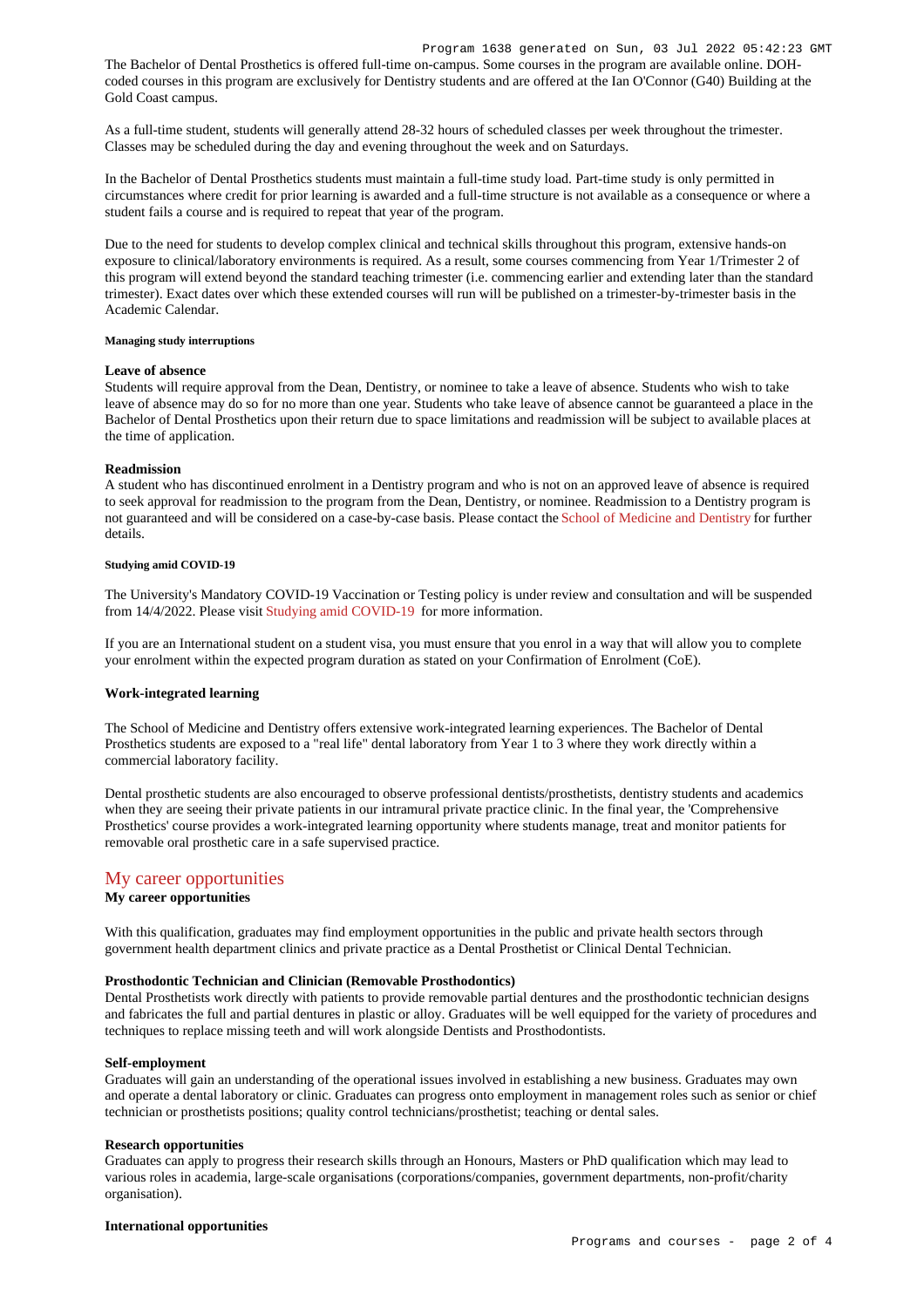Graduates will be equipped to apply for dental technician registration in other countries. They will have gained the necessary knowledge and skills to adapt to the examination process required for registration.

# [Program accreditation](https://www148.griffith.edu.au/programs-courses/Program/1638/Overview/International#accreditation)

# **Program accreditation**

The Bachelor of Dental Prosthetics is accredited by the [Australian Dental Council \(ADC\)](https://www.adc.org.au/).

# [Professional recognition](https://www148.griffith.edu.au/programs-courses/Program/1638/Overview/International#recognition) **Professional recognition**

Graduates of this program will be eligible to apply for registration with the Dental Board of Australia (DBA) via the [Australian](https://www.ahpra.gov.au/) [Health Practitioners Regulation Agency \(AHPRA\)](https://www.ahpra.gov.au/) subject to meeting any additional requirements that may be stipulated by the Dental Board of Australia. As these requirements may change from time to time, students should contact AHPRA to confirm registration requirements.

# [Placement requirements](https://www148.griffith.edu.au/programs-courses/Program/1638/Overview/International#placement)

# **Professional Practice requirements**

There are placements associated with this program and before undertaking professional experience placements, all students in this program are required to have completed the following by the end of their first trimester of study:

- Vaccinations and Health Tests
- Licenses and Certificates
- Online Training
- Health Placement Requirements

Students should refer to the **checklist of professional practice requirements for their Health discipline** on the [Fit for](https://www.griffith.edu.au/griffith-health/fit-for-professional-practice) [Professional Practice website](https://www.griffith.edu.au/griffith-health/fit-for-professional-practice) for full details of the requirements regarding professional placement to ensure that they meet eligibility for placement.

# [Pathways to further study](https://www148.griffith.edu.au/programs-courses/Program/1638/Overview/International#pathways) **Pathways to further study**

Graduates from this program may be eligible to proceed to Honours.

# [What are the fees?](https://www148.griffith.edu.au/programs-courses/Program/1638/Overview/International#fees) **International students**

An International student is one who is not:

- an Australian or New Zealand citizen or
- a person who has Australian permanent resident status.

#### **Indicative annual tuition fee**

The indicative annual tuition fee is calculated based on a standard full-time study load which is usually 80 credit points (two full-time trimesters).

The indicative annual tuition fee is based on current conditions and available data and should only be used as a guide. These fees are reviewed annually and are subject to change.

# **Tuition fees**

- An International student pays tuition fees.
- Students are liable for tuition fees for the courses they are enrolled in as at the census date.
- The tuition fee for students who commence their program prior to 2014 is charged according to the approved program fee for the trimester in which the student commenced the program.
- The tuition fee for students who commence their program from 2014 onwards is charged according to the approved program fee for the trimester in which the student is enrolled.

# **Program fees for the Bachelor of Dental Prosthetics (1638)**

Fees for this program can be found on the Programs and Courses website in the "Overview and fees" section. Select your commencing year to view your fees.

#### **Changing programs**

If an International student changes to a different program they will be subject to the approved program fee for the trimester in